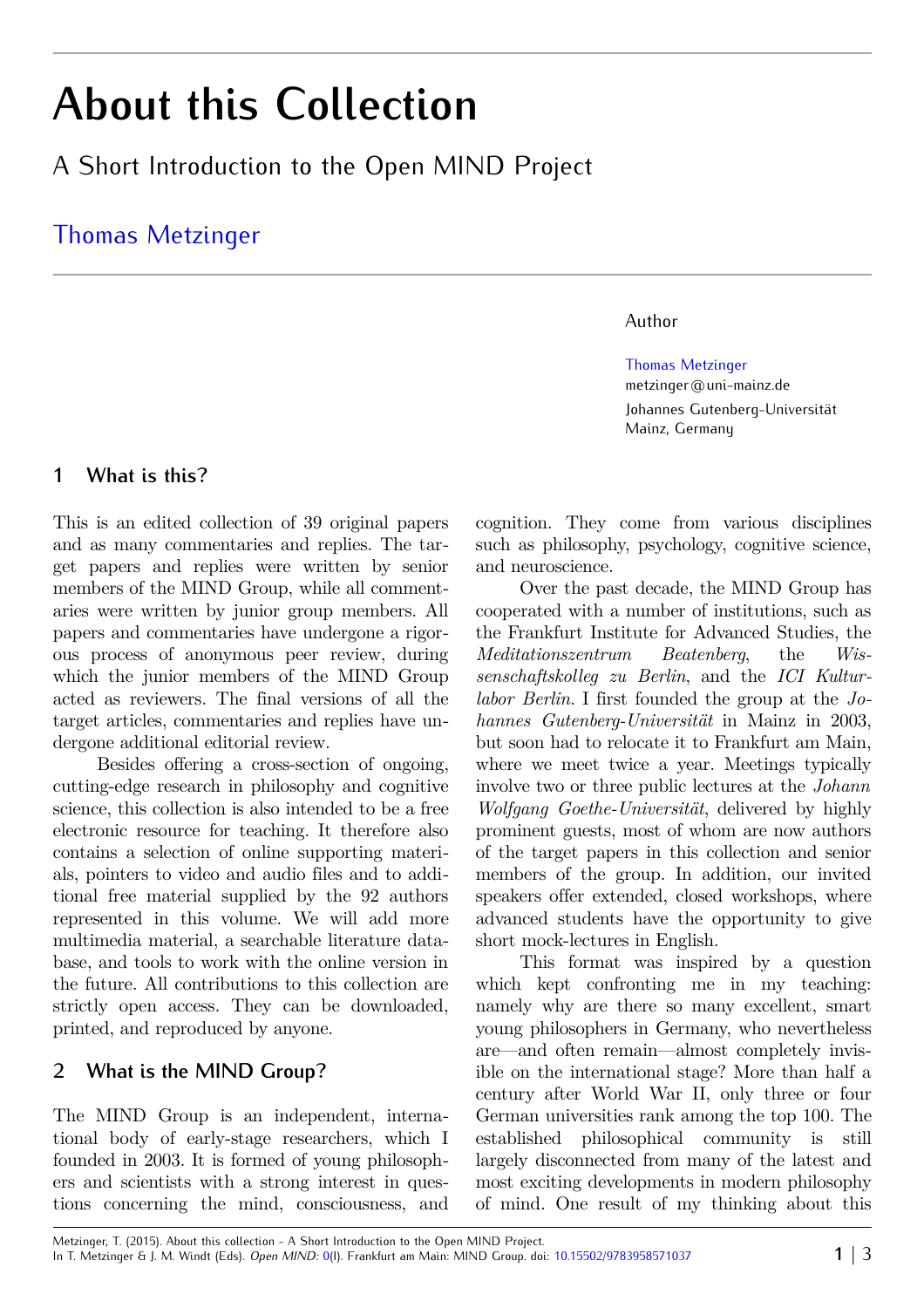problem was that this lack of integration into the global research context was caused, in part, by the language barrier. The biggest psychological obstacles for many young German philosophers seem to be, quite simply, to prepare a talk in English; find the courage to travel to an international conference in another country; and actually present their work there. One of the things we practice at MIND Group meetings is to prepare them for this.

The MIND Group sees itself as part of a larger process of exploring and developing new formats for promoting junior researchers in philosophy of mind and cognitive science. One of the basic ideas behind the formation of the group was to create a platform for people with one systematic focus in philosophy (typically analytic philosophy of mind or ethics) and another in empirical research (typically cognitive science or neuroscience). One of our aims has been to build an evolving network of researchers. By incorporating most recent empirical findings as well as sophisticated conceptual work, we seek to integrate these different approaches in order to foster the development of more advanced theories of the mind. One major purpose of the group is to help bridge the gap between the sciences and the humanities. This not only includes going beyond old-school analytic philosophy or pure armchair phenomenology by cultivating a new, type of interdisciplinarity, which is "dyed-in-the-wool" in a positive sense. It also involves experimenting with new *formats* for doing research, for example, by participating in silent meditation retreats and trying to combine a systematic, formal practice of investigating the structure of our own minds from the first-person perspective with proper scientific meetings, during which we discuss third-person criteria for ascribing mental states to a given type of system.

In addition to bridging geographical and disciplinary gaps, the MIND Group also aims to bridge conventional gaps produced by institutionalized hierarchies in academia. If you will, this is simply the academic variant of the generation gap: Few things are more intimidating to young researchers than being confronted, at a conference, with criticism from a researcher who has long been one of their intellectual heroes, known only from textbooks, university classes, and research articles. For this reason, the MIND Group meetings have provided a protected space for promoting supportive and collegial interactions between senior and junior group members. In particular, the meetings of the MIND Group have helped establish and cement collaborations both among junior members and between junior and senior members. In some cases this has led to research visits, joint research projects, or long-term mentoring relationships. One motivation for founding the group, after all, was to smooth the path from university studies to being a professional academic for advanced students and young researchers.

# **3 Why did we do this?**

We wanted to make a contribution by offering a freely available resource to others. When we first started thinking about what to do for the  $20<sup>th</sup>$ meeting of the MIND Group, we knew we wanted it to be something special, some way of sharing with the interested academic public some of the expertise and collegial atmosphere we had built up over more than 10 years of working together. Initially we considered inviting everyone to a big four-day conference at an attractive location. But then we decided that we would do something more substantial and innovative - rather than creating a transient event and an enormous  $CO<sub>2</sub>$ footprint. We wanted to create a resource of lasting value that will subsist for years to come, and most importantly something that really is accessible for everybody—not only for people in affluent parts of the world, like ourselves. There seemed no better way to do this than by providing a large, open-access collected edition showcasing the work of our senior and junior members.

It quickly became clear that because of the scope of the project, and also because we had specific ideas about how it should be realized, this was going to be an experiment in autonomous open-access publishing. The MIND Group is an independent body, and apart from evening lectures by our invited speakers, its meetings are not open to the public. One goal of the Open MIND project was to first publish our scientific work without the support of a publisher, who would